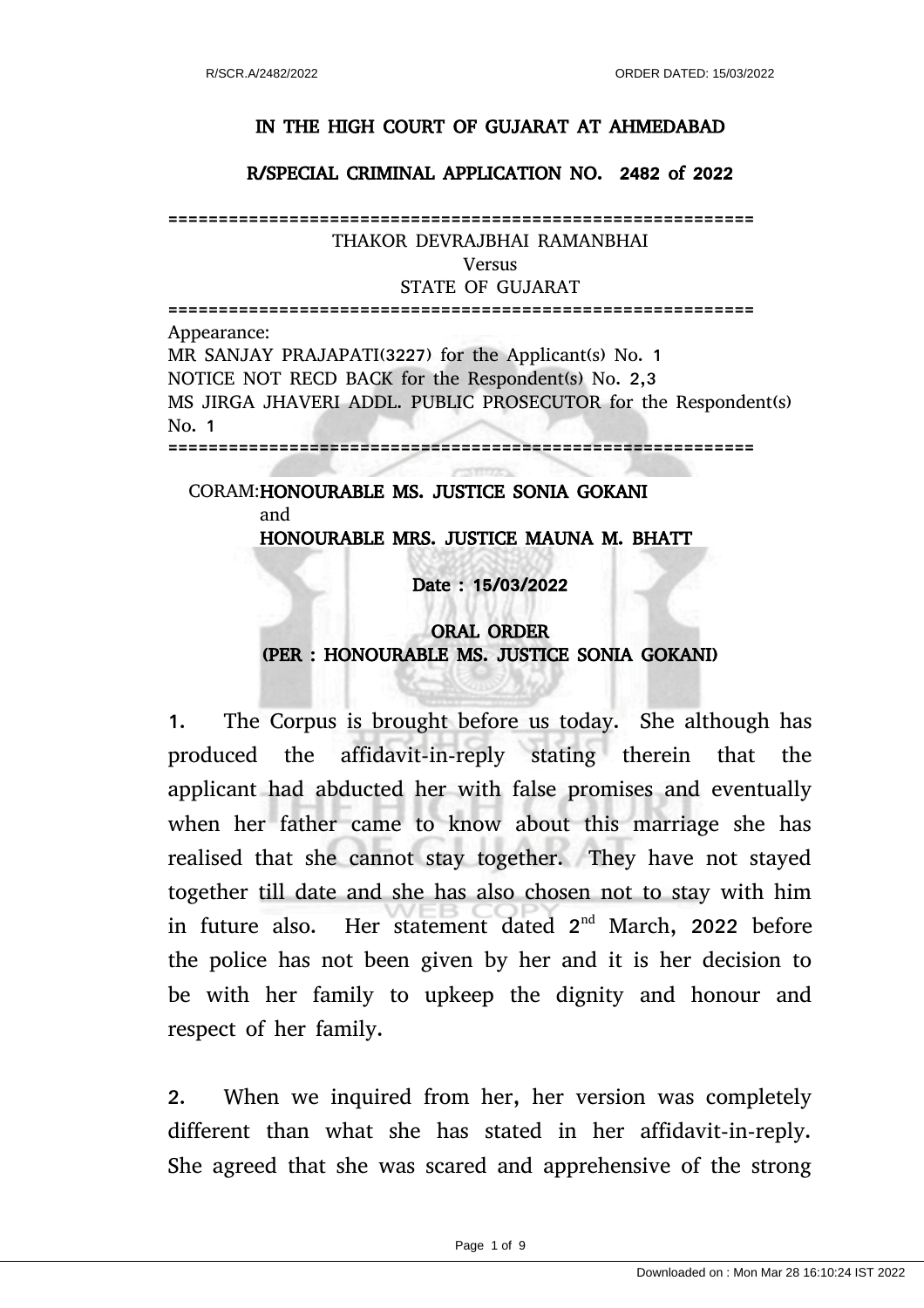reactions of the family and that had dithered her from telling the truth.

3. Learned advocate Mr. Anvesh Vyas appearing for the parents of the Corpus has explained to this Court that she had been given to understand as to what were the contents of the affidavit and on realising the same, she has chosen to sign the affidavit. She does not dispute that fact. She is a graduate and 25 years of age.

3.1. However, we can notice that she is completely petrified and does not have any courage to resist her family, more particularly, the father and the brother who accompanied her. We could also notice the overreactions on the part of the brother who otherwise is pursing his M.Sc. We have restrained ourselves of not writing anything further nor to initiate any actions against him. Considering this to be a momentary reaction to the possible shock the family might have received after her having sworn the affidavit where we can very well appreciate her not having truly disclosed her mind to her family until she was before the Court from where she can join her husband without once again going back to her parents. **WEB COPY** 

4. As she has already married to the petitioner and the registration of the marriage has taken place on 24.5.2021, we have ascertained about the previous marriage of the petitioner, the divorce has already taken place customarily. His parents are also here and they have confirmed that he needed to pay permanent alimony in presence of the caste leaders which was Rs.1 lakh and the relationship of the petitioner with the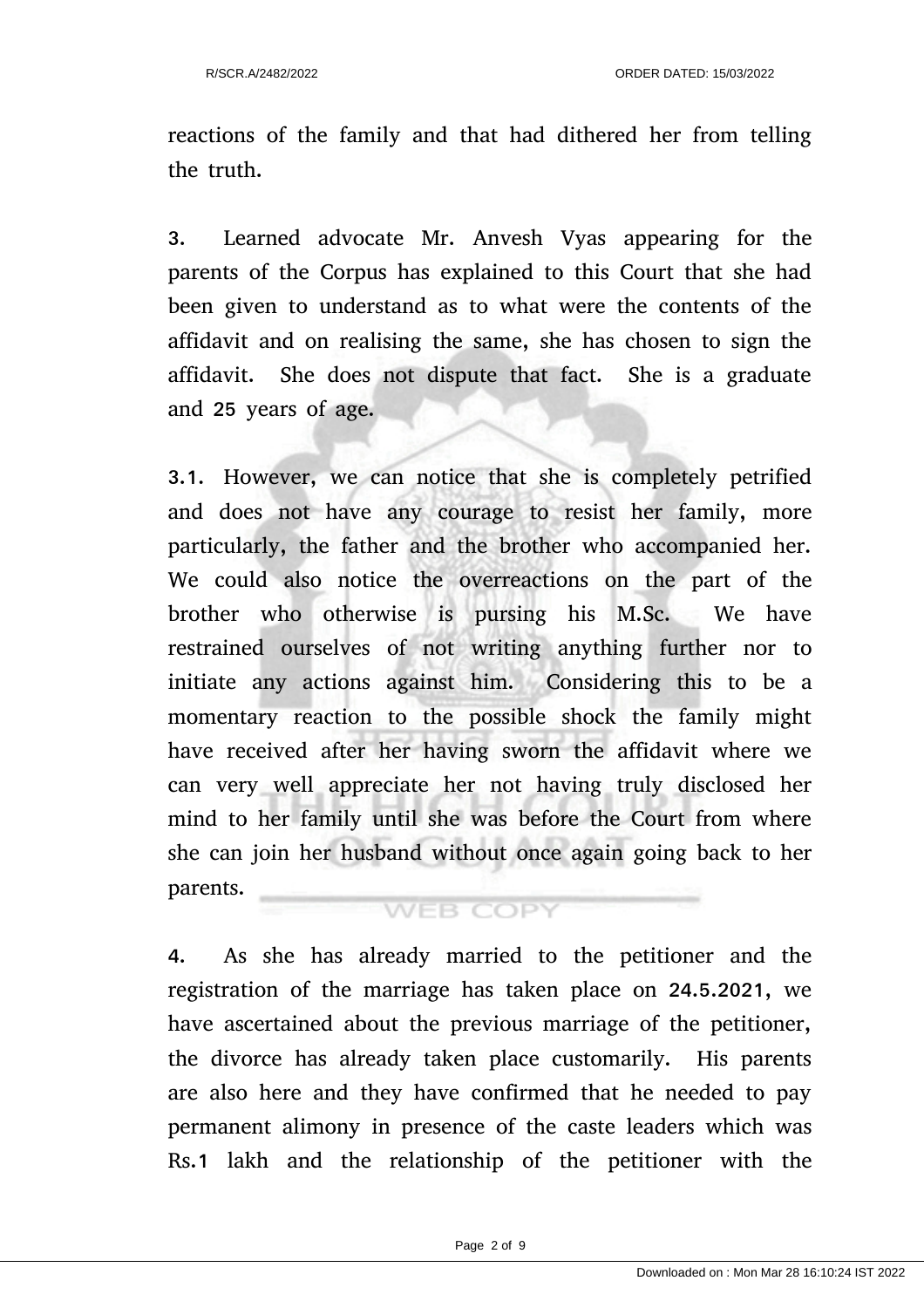Corpus was the reason why the divorce of the petitioner took place.

5. We also on the request of learned advocate Mr. Vyas met the caste leader who had accompanied the father and he has ensured the Court that no untoward incident is likely to happen. However, for the sake of young couple, on noticing the strong reactions of the family, in the presence of the Court also, we deem it appropriate to direct protection to the couple for the period of four weeks. The Superintendent of Police, Mehsana, shall appropriately direct the same and he shall before the end of four weeks shall take a call and decide as to whether there will be requirement of further protection in this case.

6. We would like to quote the decision of the Hon'ble Supreme Court in the case of Laxmibhai Chandaragi B. and Anr. v. State of Karnataka and Ors. reported in (2021) 3 SCC <sup>360</sup>, where it considered the right to marry person of one's choice an integral part of Article 21. It is construed as an autonomy of an individual inter alia in relation to family and marriage is integral to the dignity of the individual.

"10. Educated younger boys and girls are choosing their life partners which, in turn is <sup>a</sup> departure from the earlier norms of society where caste and community play a major role. Possibly, this is the way forward where caste and community tensions will reduce by such inter marriage but in the meantime these youngsters face threats from the elders and the Courts have been coming to the aid of these youngsters.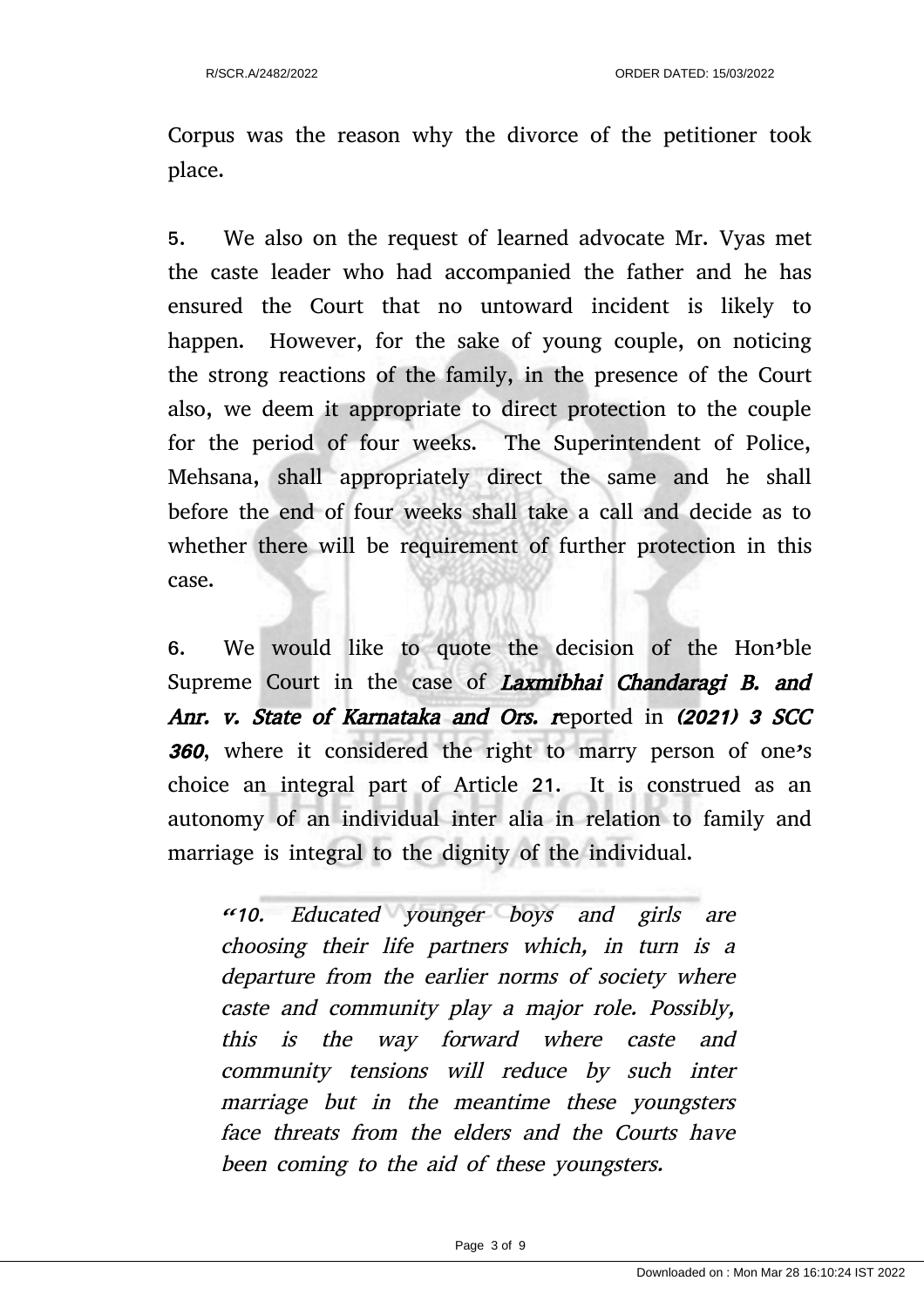11. We are fortified in our view by earlier judicial pronouncements of this Court clearly elucidating that the consent of the family or the community or the clan is not necessary once the two adult individuals agree to enter into a wedlock and that their consent has to be piously given primacy.1 It is in that context it was further observed that the choice of an individual is an inextricable part of dignity, for dignity cannot be thought of where there is erosion of choice. Such a right or choice is not is not expected to succumb to the concept of "class honour" or "group thinking."2

12. In Shafin Jahan v. Asokan K M & Ors. 3, this Court noticed that the society was emerging through <sup>a</sup> crucial transformational period.4 Intimacies of marriage lie within a core zone of privacy, which is inviolable and even matters of faith would have the least effect on them. The right to marry a person of choice was held to be integral Article 21 of the Constitution of India. In this behalf, the judgment of the nine Judges Bench in K.S. Puttaswamy v. Union of India5 may also be referred to where the autonomy of an individual inter alia in relation to family and marriage were held to be integral to the dignity of the individual."

7. The Apex Court in the case of **Shakti Vahini vs. Union of** India and Ors. reported in (2018) 7 SCC 192 has referred to various decisions on this aspect and directed as under: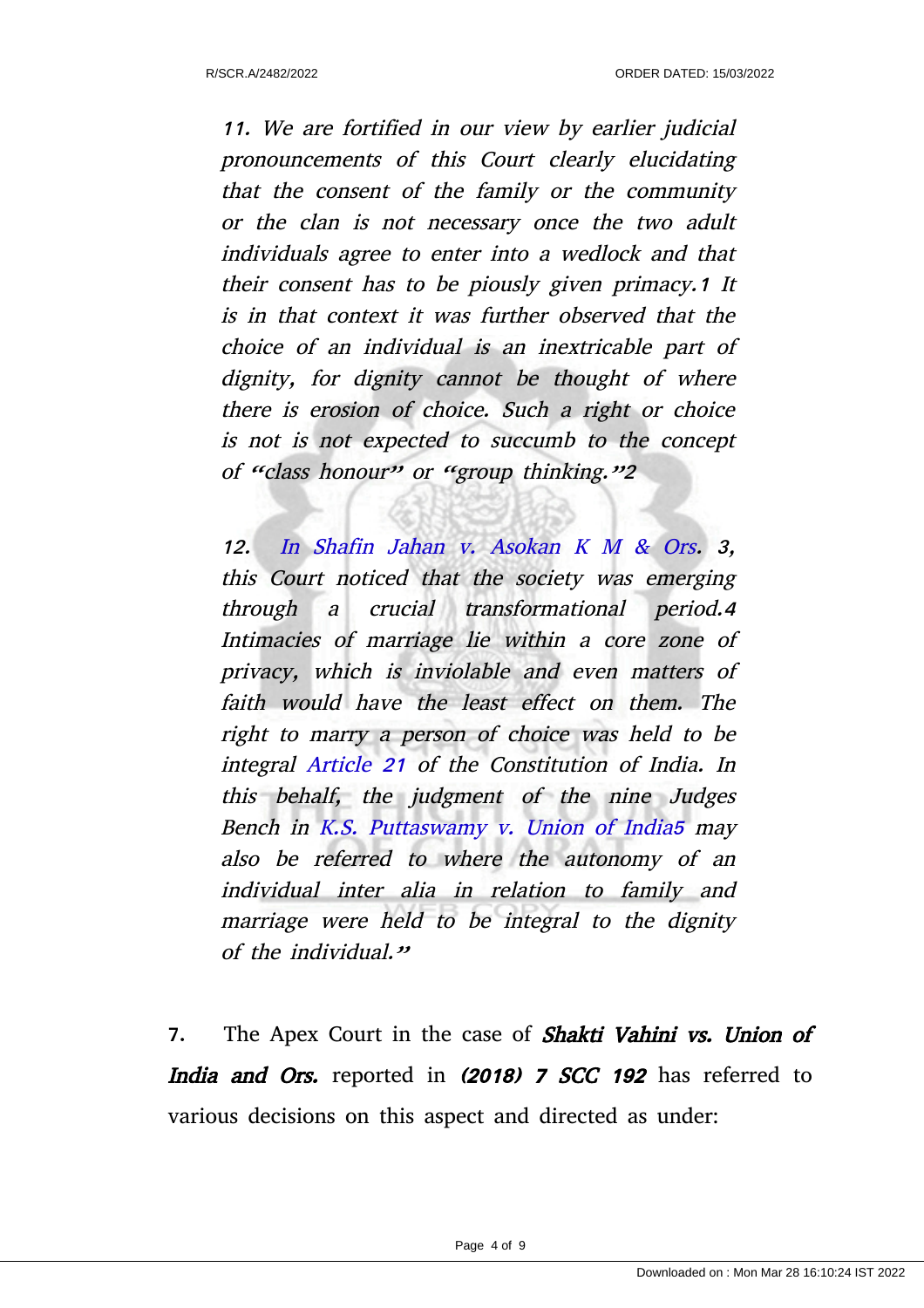"48. The 'Khap Panchayats' or such assembly should not take the law into their hands and further cannot assume the character of the law implementing agency, for that authority has not been conferred upon them under any law. Law has to be allowed to sustain by the law enforcement agencies. For example, when a crime under IPC is committed, an assembly of people cannot impose the punishment. They have no authority. They are entitled to lodge an FIR or inform the police. They may also facilitate so that the accused is dealt with in accordance with law. But, by putting forth <sup>a</sup> stand that they are spreading awareness, they really can neither affect others' fundamental rights nor cover up their own illegal acts. It is simply not permissible. In fact, it has to be condemned as an act abhorrent to law and, therefore, it has to stop. Their activities are to be stopped in entirety. There is no other alternative. What is illegal cannot commend recognition or acceptance.

49. Having noted the viciousness of honour crimes and considering the catastrophic effect of such kind of crimes on the society, it is desirable to issue directives to be followed by the law enforcement agencies and also to the various administrative authorities. We are disposed to think so as it is the obligation of the State to have an atmosphere where the citizens are in a position to enjoy their fundamental rights. In this context, <sup>a</sup> passage from S. Rangarajan v. P. Jagjivan Ram and others14 is worth reproducing:-

> "51. We are amused yet troubled by the stand taken by the State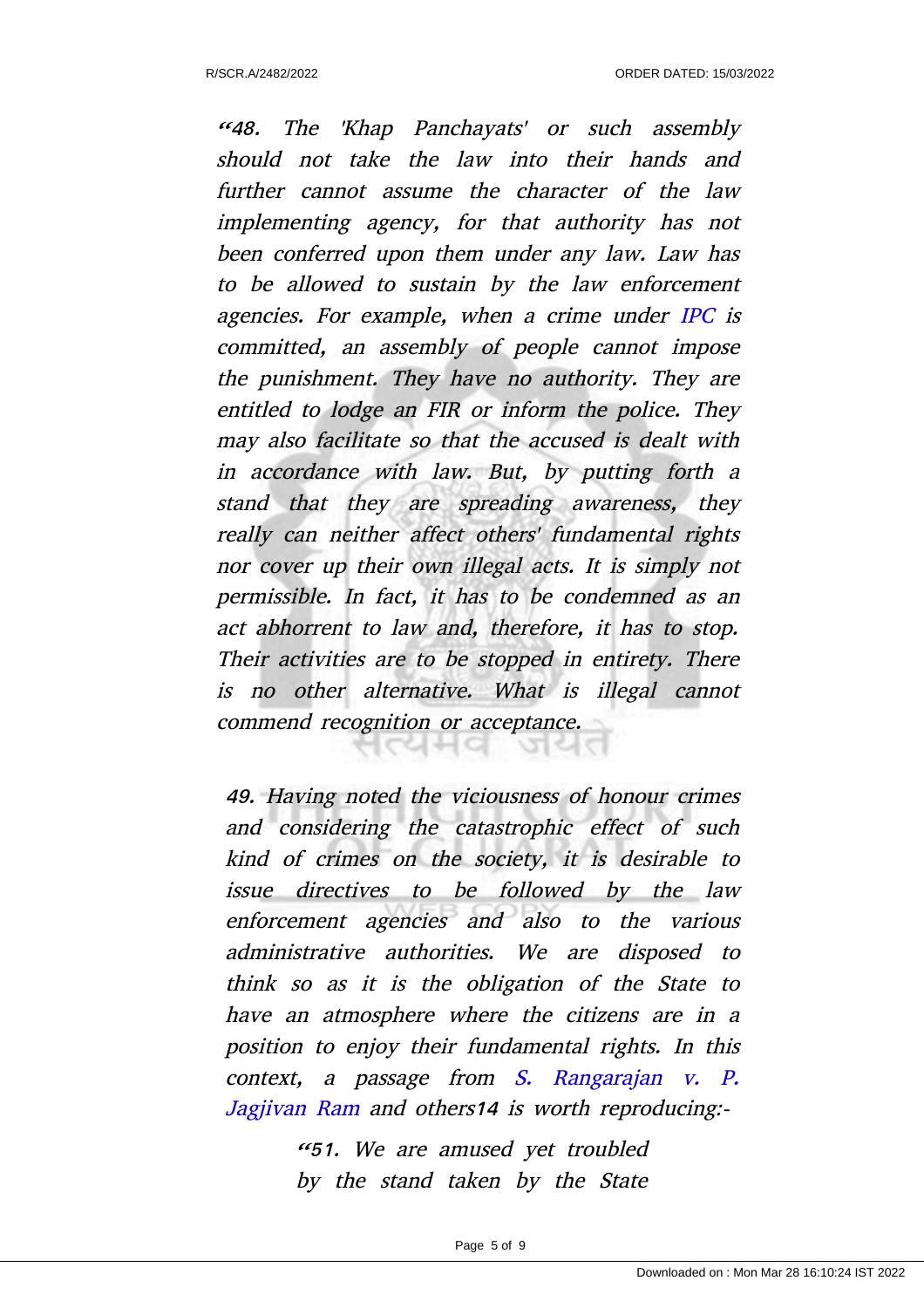Government with regard to the film which has received the National Award. We want to put the anguished question, what good is the protection of freedom of expression if the State does not take care to protect it? If the film, is unobjectionable and cannot constitutionally be restricted under Article 19(2), freedom of expression cannot be suppressed on account of threat of demonstration and processions or threats of violence. That would tantamount to negation of the rule of law and <sup>a</sup> surrender to blackmail and intimidation. It is the duty of the State to protect the freedom of expression since it is a liberty guaranteed against the State. The State cannot plead its inability to handle the hostile audience problem. It is its obligatory duty to prevent it and protect the freedom of expression.

We are absolutely conscious that the aforesaid passage has been stated in respect of a different fundamental right but the said principle applies with more vigour when the life and liberty of individuals is involved. We say so reminding the States of their constitutional obligation to comfort and (1989) 2 SCC 574 nurture the sustenance of fundamental rights of the citizens and not to allow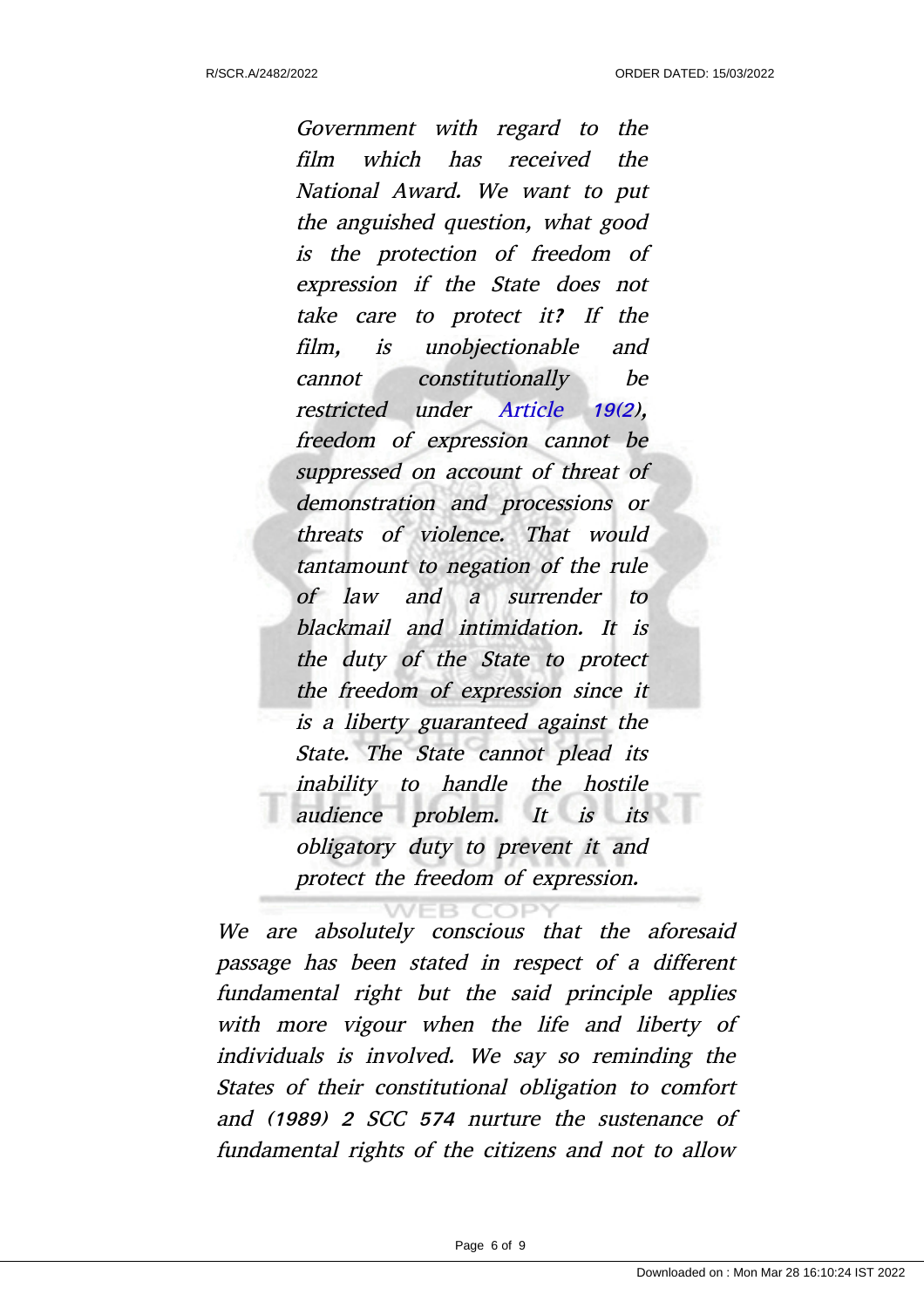any hostile group to create any kind of trench in them.

50. We may also hold here that an assembly or Panchayat committed to engage in any constructive work that does not offend the fundamental rights of an individual will not stand on the same footing of Khap Phanchayat. Before we proceed to issue directions to meet the challenges of honour crime which includes honour killing, it is necessary to note that as many as 288 cases of honour killing were reported between 2014 and 2016. According to the data of National Crime Records Bureau (NCRB), 28 honour killing cases were reported in 2014, 192 in 2015 and 68 in the year 2016.

51. We may note with profit that honour killings are condemned as <sup>a</sup> serious human rights violation and are addressed by certain international instruments. The Council of Europe Convention on Preventing and Combating Violence Against Women and Domestic Violence addresses this issue. Article 42 reads thus:-

"Article <sup>42</sup> – Unacceptable justifications for crimes, including crimes committed in the name of so-called  $<sup>th</sup>$  honourn</sup>

1. Parties shall take the necessary legislative or other measures to ensure that, in criminal proceedings initiated following the commission of any of the acts of violence covered by the scope of this Convention, culture, custom, religion,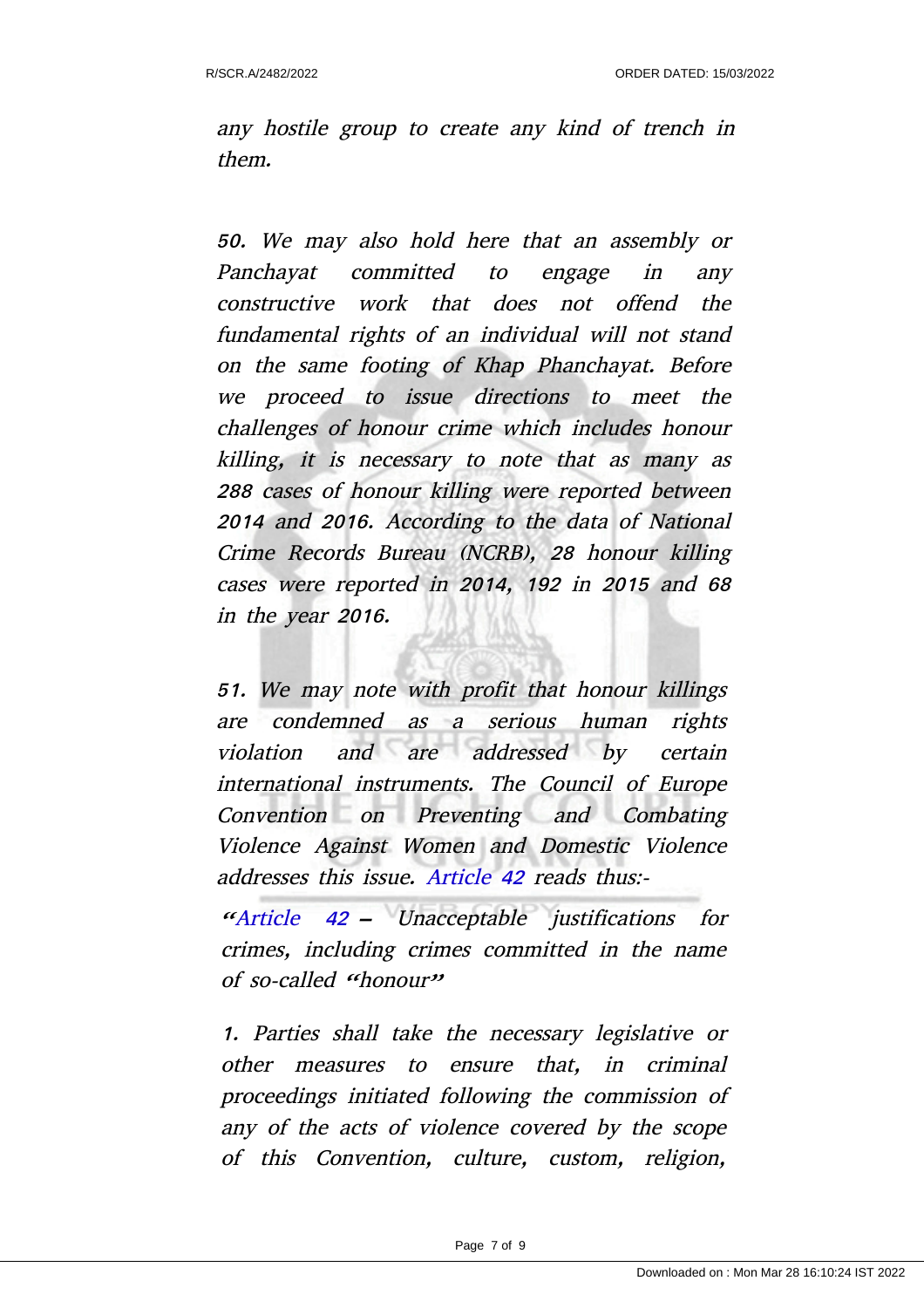tradition or so-called "honour" shall not be regarded as justification for such acts. This covers, in particular, claims that the victim has transgressed cultural, religious, social or traditional norms or customs of appropriate behaviour.

2. Parties shall take the necessary legislative or other measures to ensure that incitement by any person of <sup>a</sup> child to commit any of the acts referred to in paragraph 1 shall not diminish the criminal liability of that person for the acts committed."

52. Once the fundamental right is inherent in a person, the intolerant groups who subscribe to the view of superiority class complex or higher clan cannot scuttle the right of a person by leaning on any kind of philosophy, moral or social, or selfproclaimed elevation. Therefore, for the sustenance of the legitimate rights of young couples or anyone associated with them and keeping in view the role of this Court as the guardian and protector of the constitutional rights of the citizens and further to usher in an atmosphere where the fear to get into wedlock because of the threat of the collective is dispelled, it is necessary to issue directives and we do so on the foundation of the principle stated in Lakshmi Kant Pandey v. Union of India15, Vishaka and others v. State of Rajasthan and others <sup>16</sup> and Prakash Singh and others v. Union of India and others17.